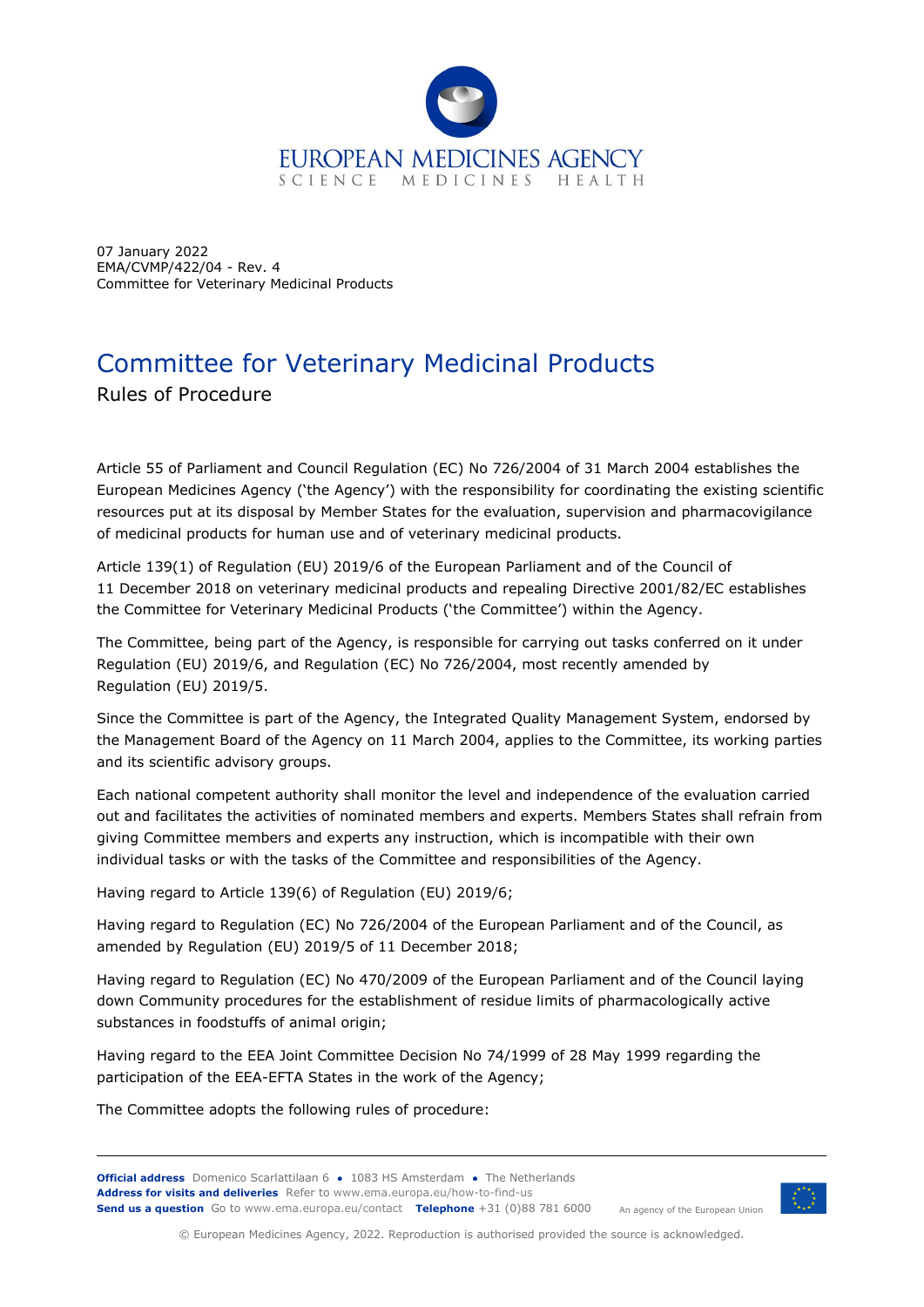# **Table of contents**

| Responsibilities of chairperson and vice-chairperson  4                 |  |
|-------------------------------------------------------------------------|--|
|                                                                         |  |
|                                                                         |  |
|                                                                         |  |
|                                                                         |  |
|                                                                         |  |
|                                                                         |  |
|                                                                         |  |
|                                                                         |  |
|                                                                         |  |
|                                                                         |  |
|                                                                         |  |
|                                                                         |  |
|                                                                         |  |
|                                                                         |  |
|                                                                         |  |
| Scientific opinions, scientific advice or recommendations  8            |  |
|                                                                         |  |
| Scientific opinions for international organisations for animal health 9 |  |
|                                                                         |  |
|                                                                         |  |
|                                                                         |  |
|                                                                         |  |
|                                                                         |  |
|                                                                         |  |
|                                                                         |  |
|                                                                         |  |
|                                                                         |  |
|                                                                         |  |
|                                                                         |  |
|                                                                         |  |
|                                                                         |  |
|                                                                         |  |
|                                                                         |  |
|                                                                         |  |
|                                                                         |  |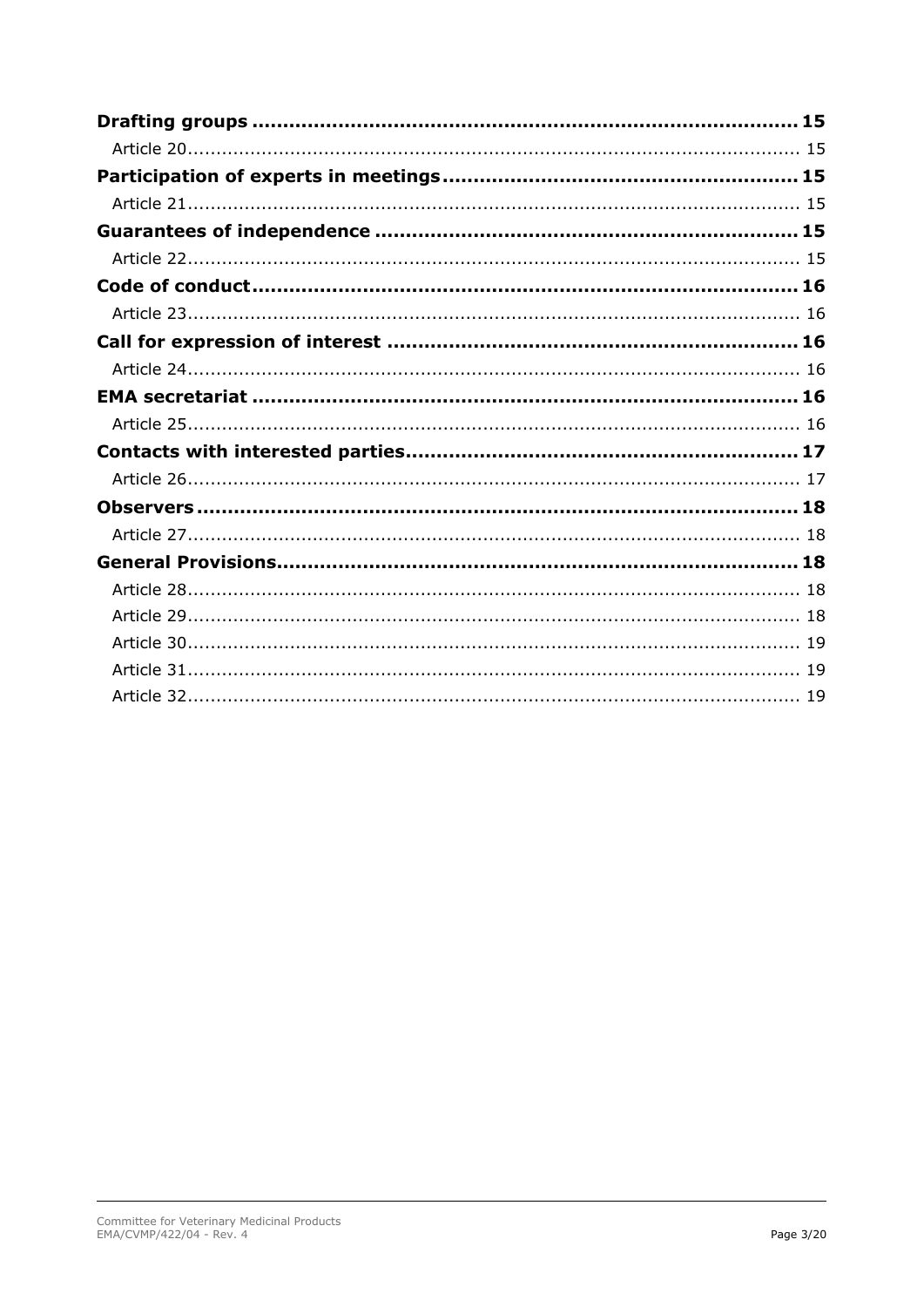## <span id="page-3-0"></span>**Composition**

#### <span id="page-3-1"></span>*Article 1*

- 1. The Committee consists of:
	- a chairperson;
	- one member appointed by each of the EU Member States, after consultation of the Management Board, for a term of three years, which may be renewed;
	- one member appointed by each of the EEA-EFTA States, after consultation of the Management Board, for a term of three years, which may be renewed.
- 2. The Committee, in order to complement its expertise, may appoint up to five co-opted members chosen on the basis of their specific scientific competence, among the experts nominated by Members States or the Agency. Co-opted members shall be appointed for a term of three years, which may be renewed, and shall not have alternates.

### <span id="page-3-3"></span><span id="page-3-2"></span>**Responsibilities of chairperson and vice-chairperson**

- 1. The chairperson, and in her/his absence the vice-chairperson, is responsible for the efficient conduct of the business of the Committee and shall in particular:
	- plan the work of the Committee meetings, together with the EMA secretariat;
	- monitor, together with the EMA secretariat, that the rules of procedures are respected;
	- ensure, at the beginning of each meeting, that any potential conflict of interest regarding any particular agenda item to be discussed by the Committee is declared;
	- decide when a vote is necessary;
	- ensure, together with the Committee and the EMA secretariat, the regulatory and scientific consistency of opinions or advices;
	- ensure that scientific grounds are adequately reflected in the Committee opinions;
	- coordinate, together with the EMA secretariat, the work of this Committee with that of the other Committees of the Agency and the coordination group for mutual recognition and decentralised procedures for veterinary medicinal products set up pursuant to Article 142 of Regulation (EU) 2019/6.
- 2. The vice-chairperson will deputise for the chairperson when the latter is unable to chair, either for the whole or part of the Committee meeting. On such occasions, the chairperson will seek the agreement of the vice-chairperson as early as possible, prior to the meeting, and the EMA secretariat shall be informed immediately.
- 3. If the vice-chairperson takes the chairperson, her/his place and vote will be assigned to her/his alternate.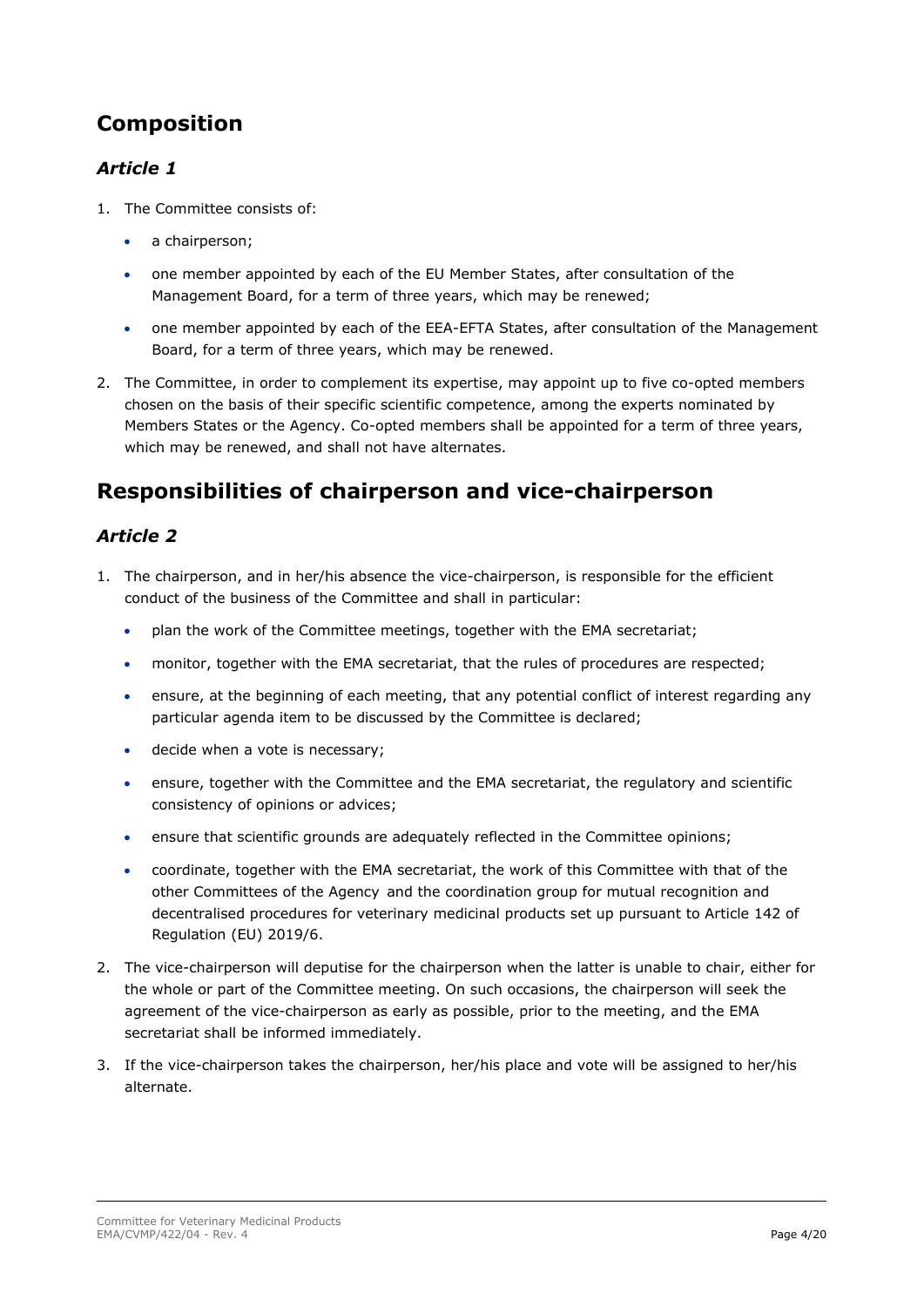## <span id="page-4-0"></span>**Election of chairperson and vice chairperson**

#### <span id="page-4-1"></span>*Article 3*

- 1. The chairperson and the vice-chairperson of the Committee shall be elected by and from amongst its members for a term of three years, which may be renewed once. Without prejudice to paragraph 5 of the present Article, the chairperson may be elected for a second mandate if a nomination for a renewed term is submitted before the end of his/her first mandate.
- 2. Nominations for the chairperson and the vice-chairperson should be submitted in writing to the EMA secretariat, no later than by the start of the meeting at which the election is due to take place.
- 3. Candidates shall submit a brief résumé in support of their candidature at the time of the nomination.
- 4. The election of the chairperson and the vice-chairperson shall be by absolute majority of the members (i.e. favourable votes by more than half of the total number of Committee members eligible to vote) and by secret ballot. At each round, the candidate(s) with the lowest number of favourable votes shall withdraw. If there is a tie amongst the candidates with the lowest number of votes, all tied candidates are eliminated, and a further voting round is organised with the remaining candidate(s) only. In the case of a tie when only two candidates remain, a new voting round is organised with these two remaining candidates. If, during the new round, the candidate with the highest number of votes does not get an absolute majority, a further voting round is organised with this candidate only. If there is only one (remaining) candidate, she/he needs favourable votes from more than half of the total number of Committee members eligible to vote, to be elected chairperson or vice-chairperson, as the case may be. If the remaining candidate(s) do(es) not get an absolute majority, the election is annulled, and a new election is convened for the next scheduled meeting of the Committee following the same procedure as stated in paragraphs 2 to 4 of the present Article.
- 5. Once a chairperson has been elected, the chairperson shall lose her/his vote as member from the start of the mandate as chair. If a member is elected as chairperson, the Member State who appointed her or him will appoint a new member of the Committee. If a co-opted member is elected as chairperson, the Committee shall appoint a new co-opted member in accordance with Article 4, of these Rules of Procedure.
- 6. In the event of resignation of the chairperson, the vice-chairperson shall take the chairperson until a new election has been completed.
- 7. The members appointed by the EEA-EFTA States may neither vote nor be elected chairperson or vice-chairperson of the Committee.

### <span id="page-4-3"></span><span id="page-4-2"></span>**Appointment of co-opted members**

- 1. The Committee shall decide if co-opted members should be appointed and shall agree on their profile and number. The Committee shall also agree on the procedure for the selection of co-opted members.
- 2. The Committee shall take the necessary steps to identify and appoint any such co-opted members forthwith on the basis of their specific scientific competence.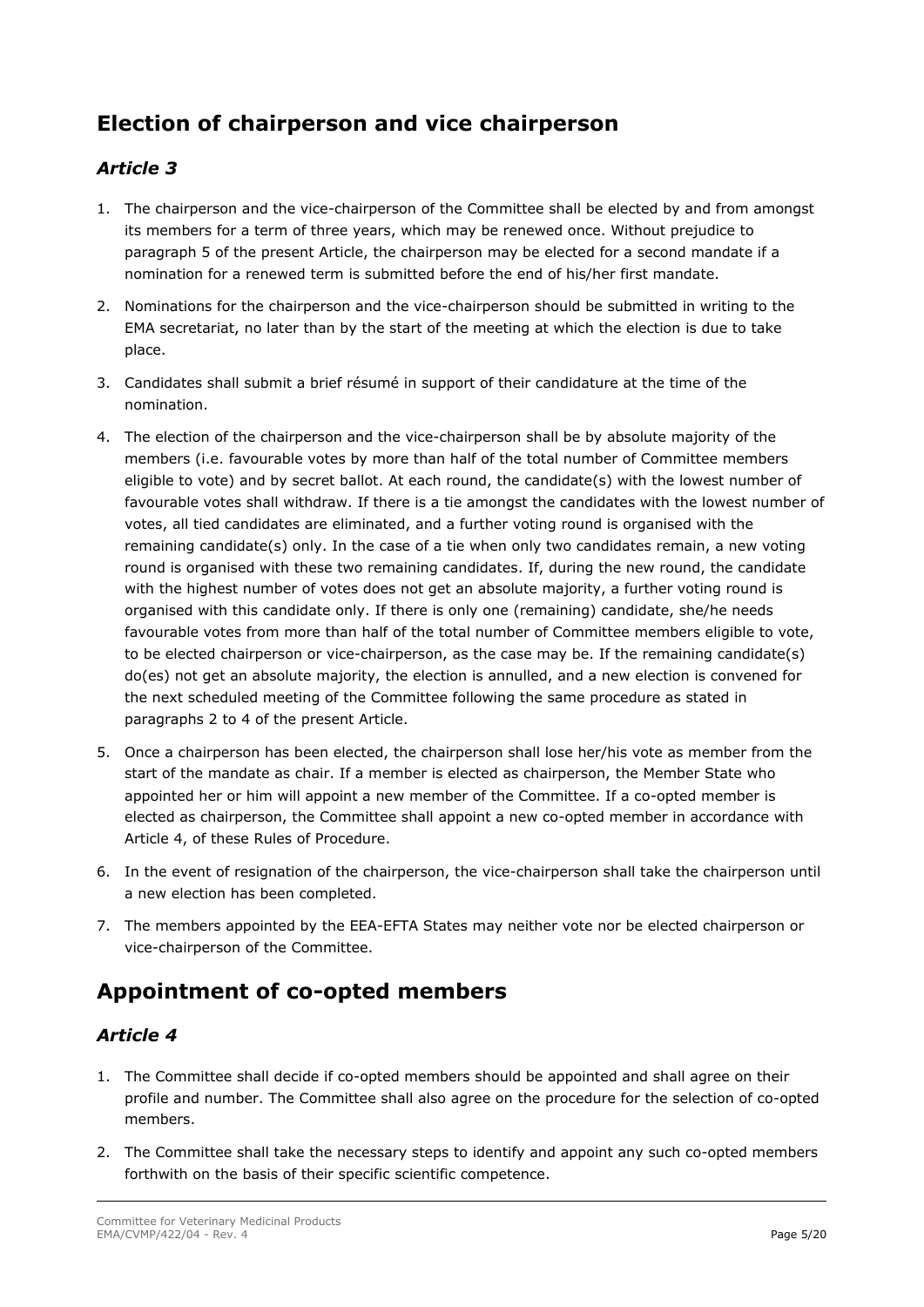3. The members and alternates appointed by EEA-EFTA States may not be elected co-opted member. This applies also to experts nominated by EEA-EFTA States.

### <span id="page-5-0"></span>**Alternates to nominated Committee members**

### <span id="page-5-1"></span>*Article 5*

- 1. Each member of the Committee referred to under Article 1, paragraph 1 shall have an alternate appointed by their Member State or EEA-EFTA State for a term of three years, which may be renewed.
- 2. Alternates shall represent and vote for the nominated member from the same Member State, in the absence of said member.
- 3. Alternates may act as rapporteurs at any time.
- 4. At the request of the member, the alternate may respond on behalf of the member, in case of written procedures or requests for urgent advice from members between meetings.
- 5. Alternates may not be elected as chairperson or vice-chairperson of the Committee, but may vote for the election of the chairperson or vice-chairperson in the absence of the member.

### <span id="page-5-2"></span>**Delegation of tasks**

#### <span id="page-5-3"></span>*Article 6*

- 1. On the basis of Article 140(3) of Regulation (EU) 2019/6 a Member State may delegate its tasks within the Committee to another Member State. Each Member State may represent no more than one other Member State.
- 2. Delegation is subject to mutual agreement between two Member States.
- 3. The delegation period will run for an unlimited period until the Member State withdraws it.
- 4. Delegation can be withdrawn at any time and a Member State always retains the right to withdraw the delegation and take up its tasks at the CVMP itself at any given time.
- 5. A delegate representing another Member State in the CVMP will have two votes and will be counted as two present members. Alternates shall represent and vote for the nominated member from the same Member State, in the absence of said member.

### <span id="page-5-5"></span><span id="page-5-4"></span>**Rapporteur, co-rapporteur and assessment team**

- 1. For the purpose of performing its tasks referred to in Article 141 of Regulation (EU) 2019/6, the Committee shall appoint one of its members, alternates or co-opted members to act as rapporteur and may appoint a co-rapporteur from amongst its members, alternates or co-opted members. The appointment of the rapporteur and the co-rapporteur shall be made on the basis of objective criteria, which will allow the use of the best available expertise in the EU on the relevant scientific area.
- 2. The role of the rapporteur, and when appropriate, the co-rapporteur, is to perform the scientific evaluation and to prepare an assessment report to the Committee according to the timetable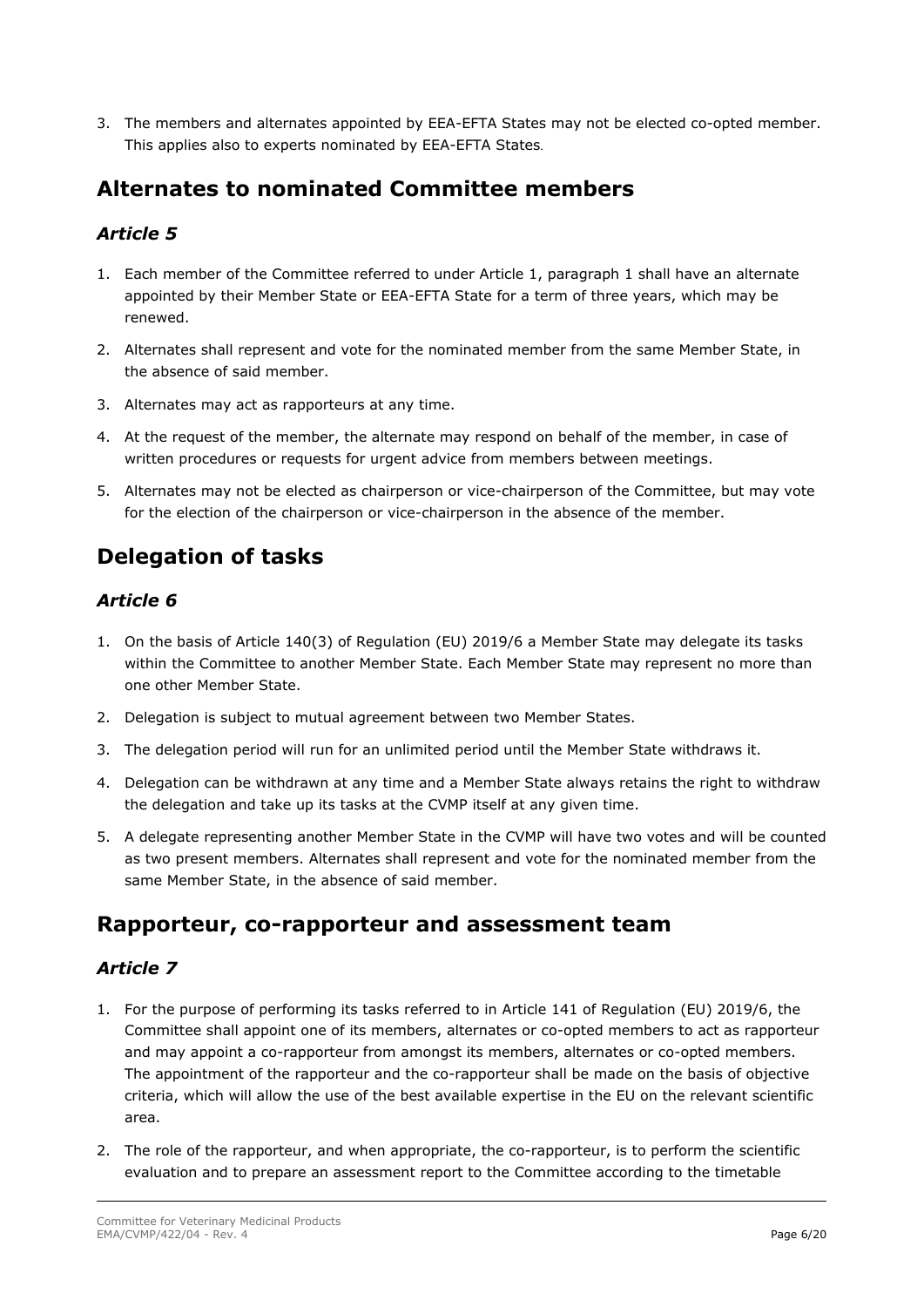agreed for the evaluation procedure, taking into account the timeframe laid down in the relevant legislation.

- 3. For the evaluation of new marketing authorisations, establishment of maximum residue limits for new substances as well as for referral procedures the rapporteur is supported by one corapporteur, as agreed by the Committee. A co-rapporteur shall be appointed from amongst the members of the Committee or alternates and shall prepare a critique of the rapporteur's report or prepare a separate full report at the discretion of the Committee. A co-rapporteur may also be appointed for variations requiring assessment. The Committee may also appoint (a) peer reviewer(s) from amongst the members and alternates. In addition, the Committee may at any time ask for a peer review of any critical issues by the appropriate Committee's working party or scientific advisory group.
- 4. The Committee shall establish its own rules for appointment and responsibilities of the CVMP rapporteur(s), co-rapporteur(s) and peer reviewer(s).
- 5. The rapporteur, and when appropriate co-rapporteur, chooses the experts who will form the respective assessment team(s). Members of the Committee, including co-opted members, or alternates and experts responsible for the evaluation of applications shall rely on the scientific evaluation and resources made available by national competent authorities and the EMA.
- 6. Whenever meetings between rapporteurs or co-rapporteurs, and applicants or marketing authorisation holders take place, the meetings shall be minuted. The minutes of all contacts shall be made available to the rapporteur, co-rapporteur and the EMA secretariat. Contacts between applicants and marketing authorisation holders with other members of the Committee or alternates during the assessment of their procedures are not considered appropriate and should be avoided. Should such contacts take place, they shall be reported to the rapporteur and co-rapporteur and to the EMA.
- 7. Rapporteurs may establish contacts on an advisory basis, with representatives of animal owner organisations and veterinarians or other healthcare professionals' associations relevant to the indication of the veterinary medicinal product concerned. Any such contacts should be organised in liaison with the EMA secretariat with the prior agreement of the Committee. The rapporteur should provide a report on the outcome of such contacts to the Committee.
- 8. The provision of services by rapporteurs or experts shall be governed by written contract between the Agency and the person concerned, or, where appropriate, between the Agency and the employer of the person concerned. The person concerned, or the employer, shall be remunerated in accordance with a scale of fees established by the Management Board of the Agency, to be included in the financial arrangements of the contract.
- 9. The Committee may (if and when established) consult the relevant scientific advisory group, in particular in relation to the evaluation of a specific product, without prejudice of the legal deadlines established. In such cases, the draft assessment report(s) prepared by rapporteur and corapporteur, where appropriate, shall be forwarded to the group for advice in accordance with the procedure agreed by the Committee.
- 10. The Committee may consult the relevant working party or relevant experts from the European experts list, as appropriate, in particular in relation to the evaluation of a specific product or establishment of maximum residue limits.
- 11. The format and quality of the assessment report should be determined and judged by the Committee.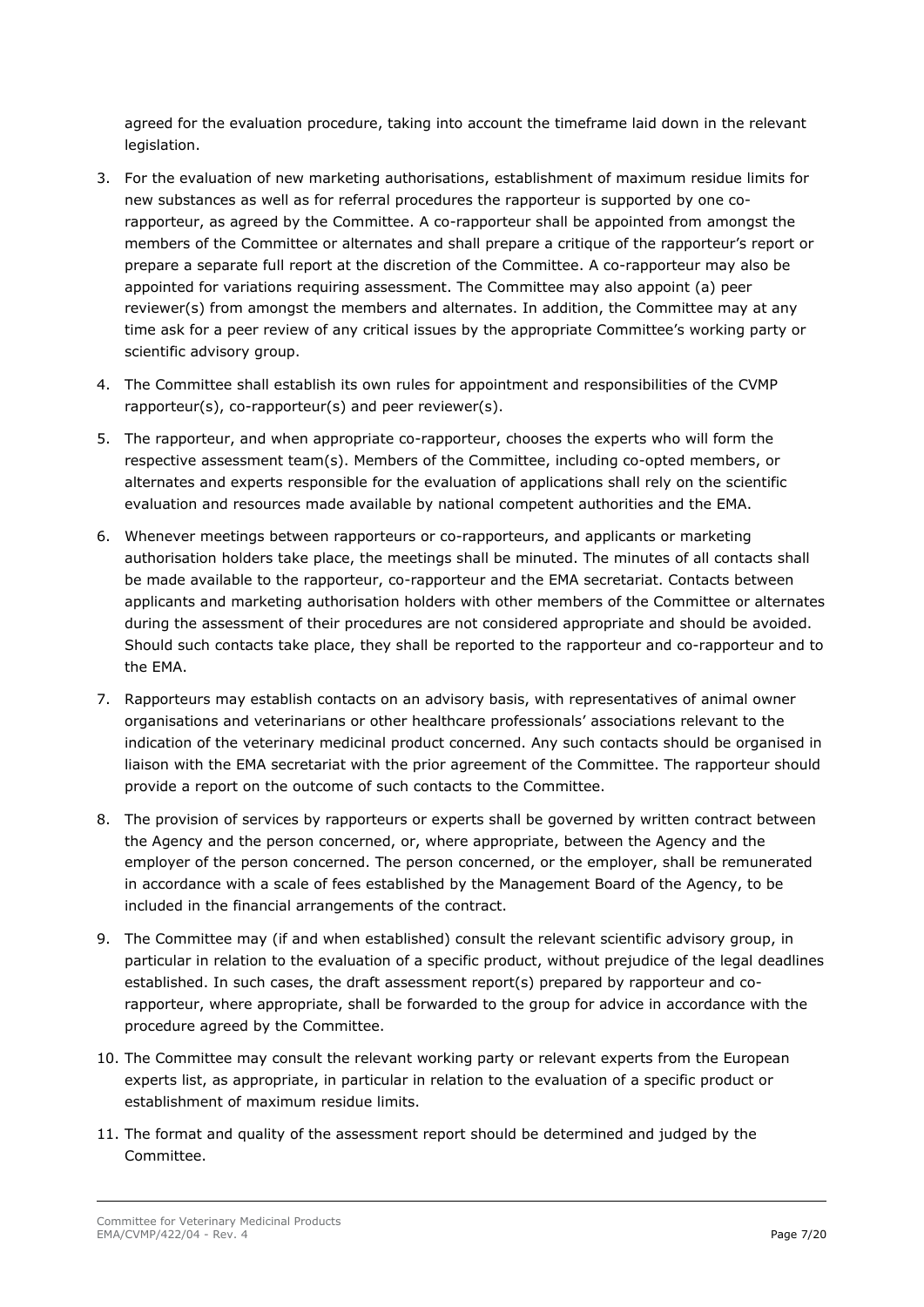# <span id="page-7-0"></span>**Scientific Advice**

### <span id="page-7-1"></span>*Article 8*

- 1. The Committee shall establish a standing working party with the sole remit of providing scientific advice to undertakings.
- 2. The Executive Director, in consultation with the Committee, shall set up the administrative structures and procedures allowing the development of advice for undertakings on maximum residue limits, conduct of the various tests and trials necessary to demonstrate the quality, safety and efficacy of veterinary medicinal products, including advice on the use of novel methodologies and tools in research and development, particularly regarding the development of novel therapy veterinary medicinal products.
- 3. For any procedure regarding the provision of advice for undertakings on maximum residue limits, conduct of tests and trials necessary to demonstrate the quality, safety and efficacy of medicinal products the Committee shall liaise with its working party on scientific advice, which shall appoint (a) co-ordinator(s) amongst its members for the evaluation.
- 4. The provisions under Article 7, paragraphs 8 to 11 equally apply regarding the provision of services of co-ordinators, consultation with the scientific advisory groups and assessment reports.

### <span id="page-7-2"></span>**Pharmacovigilance**

### <span id="page-7-3"></span>*Article 9*

The Committee shall establish a standing working party for pharmacovigilance, as mandated by Article 139(5) of Regulation (EU) 2019/6, with a remit including evaluating potential signals in pharmacovigilance arising from the Union pharmacovigilance system, proposing the options for risk management referred to in Article 79 of Regulation (EU) 2019/6 to the Committee and to the coordination group, and coordinating the communication about pharmacovigilance between the competent authorities and the Agency.

## <span id="page-7-5"></span><span id="page-7-4"></span>**Scientific opinions, scientific advice or recommendations**

- 1. The quorum required for the adoption of scientific opinions, scientific advice or recommendations by the Committee, fulfilling the tasks conferred to the Committee in Article 141 of Regulation (EU) 2019/6, shall be reached when two thirds of the total number of members of the Committee eligible to vote are present, either directly, or by having (temporarily) conferred their responsibilities to another member of the Committee (nominated proxy), or by having conferred their responsibilities to another Member State on the basis of Article 140(3) of Regulation (EU) 2019/6. For virtual meetings in order to cope with emergency situations, the quorum required for the adoption of scientific opinions, scientific advice or recommendations by the Committee shall be reached when an absolute majority of the Committee members is connected remotely as foreseen under Article 15(8) of these Rules of Procedure.
- 2. One member of the Committee (nominated proxy), or the respective alternate, may represent only one other member, when this member and the respective alternate are unable to participate in a meeting. The member that is being represented shall inform the EMA secretariat in advance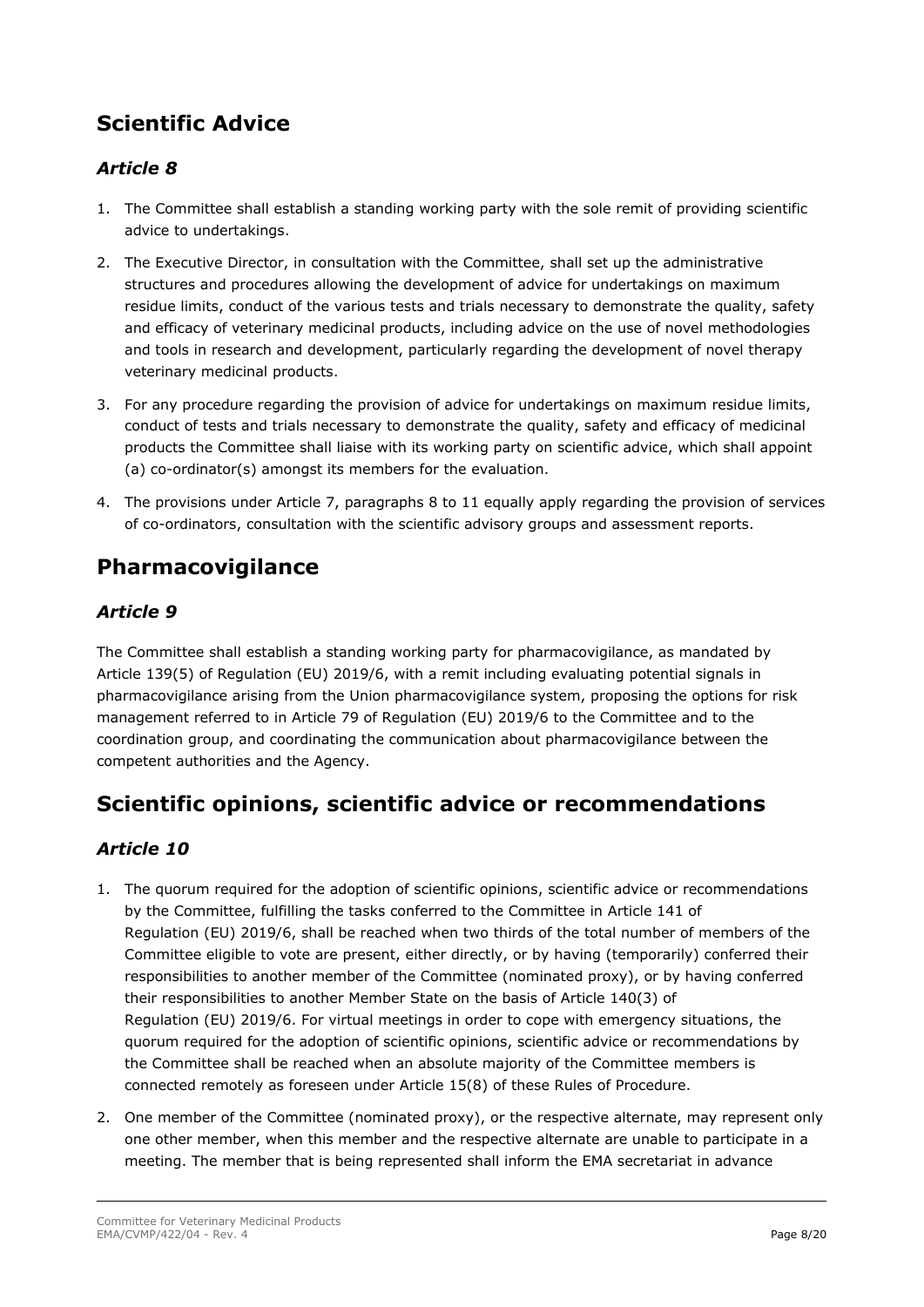including the name of the Committee member delegated to vote on the represented member's behalf.

- 3. The votes shall be positive or negative (unless the provision concerning the conflicts of interest is applied in line with the EMA policy 0044 on the handling of competing interests of scientific committees' members and experts).
- 4. Whenever possible, scientific opinions, scientific advice or recommendations given by the Committee shall be delivered by consensus. If consensus cannot be reached, the scientific opinion, scientific advice or recommendation will be adopted if supported by an absolute majority of the members of the Committee (i.e. favourable votes by more than half of the total number of Committee members eligible to vote).
- 5. When a scientific opinion, scientific advice or recommendation is adopted by vote, the divergent position(s) of the member(s) expressing divergent views and their names shall be mentioned in the scientific opinion, advice or recommendation and in the minutes of the Committee meeting. Members having divergent positions to the scientific opinion, advice or recommendation of the Committee shall provide these in writing before the end of the Committee meeting at which the vote takes place, clearly stating the reasons on which they are based.
- 6. The opinions of the Committee and where applicable the divergent position(s) to the opinions of the Committee shall be publicly accessible, in accordance with Article 139(8) of Regulation (EU) 2019/6.
- 7. The members from the EEA-EFTA States may participate to the meeting either directly or by nominated proxy given to another EEA-EFTA member. They may not vote but their positions (given either directly or by nominated proxy) shall be stated in the opinion, and where relevant in the minutes of the Committee. In case of divergent positions, these and their grounds on which they are based, should be stated in writing and will form part of the Committee's opinion.
- 8. In the event of no absolute majority position in favour of the concerned opinion, the Committee's opinion is deemed to be negative.
- 9. For Union interest referral procedures in accordance with Regulation (EU) 2019/6 if the Committee cannot achieve a majority vote in support of the question(s) presented, the Committee's opinion will be to maintain the initial regulatory position.

### <span id="page-8-0"></span>**Scientific opinions for international organisations for animal health**

### <span id="page-8-1"></span>*Article 11*

The Committee may give scientific opinions, in the context of cooperation with international organisations for animal health, for the evaluation of veterinary medicinal products intended exclusively for markets outside the Union. For that purpose, an application shall be submitted to the Agency in accordance with Article 8 of Regulation (EU) 2019/6. The Committee may, after consulting the relevant organisation, draw up a scientific opinion.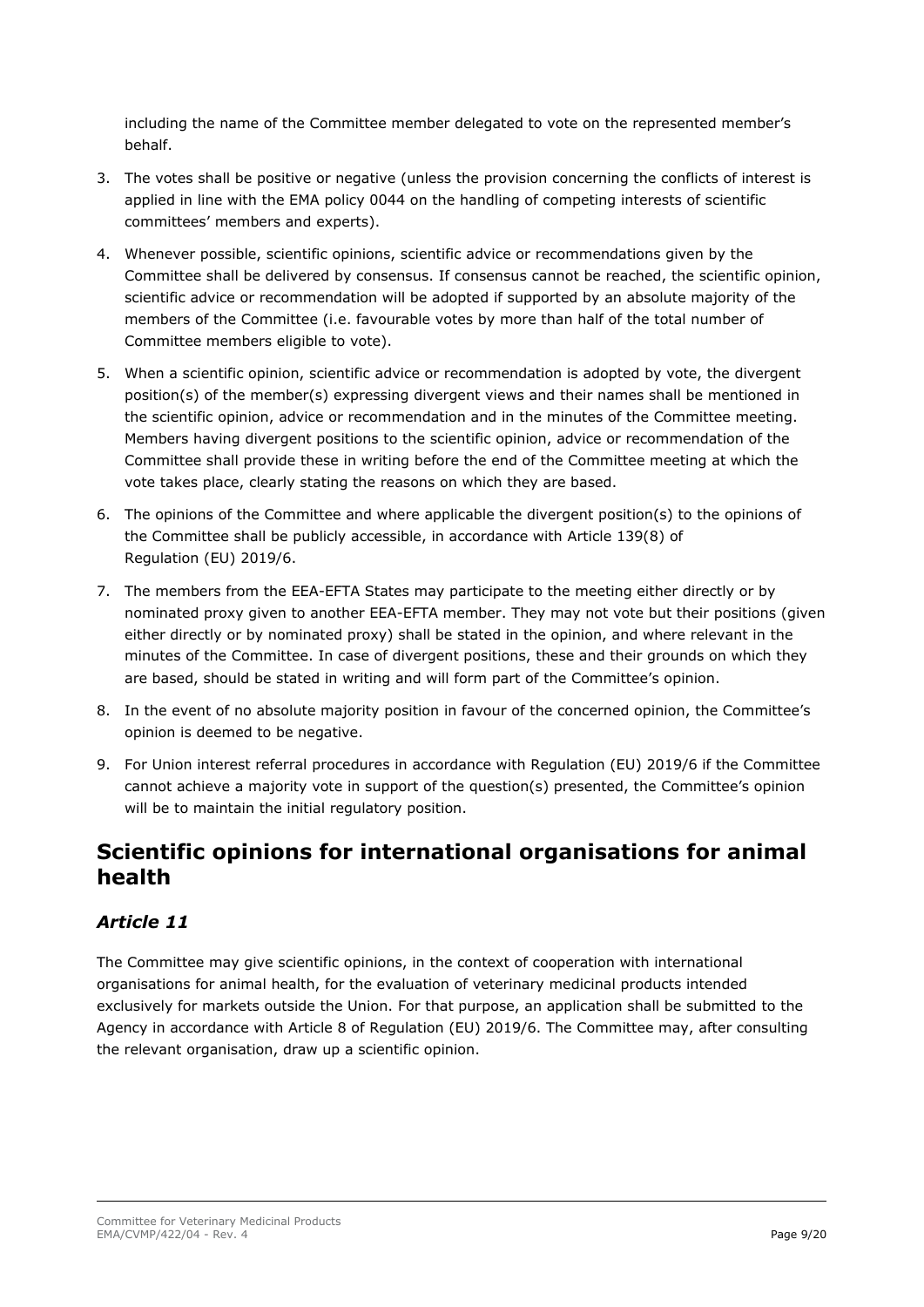## <span id="page-9-0"></span>**Procedure for urgent adoption of opinions**

### <span id="page-9-1"></span>*Article 12*

- 1. In some instances, particularly in relation to the provisions of Regulation (EU) 2019/6 on market surveillance and pharmacovigilance, it may be necessary to take urgent decisions. This may be done by:
	- adoption of an opinion during a scheduled meeting (using an accelerated timeframe if necessary), when the need for adoption of the urgent opinion has been identified in the course of said meeting (or within 48 hours before said meeting);
	- the convening of an extraordinary meeting, if considered necessary and if feasible to organise within the available timeframe. Such meetings require the same quorum foreseen under Article 10(1) or Article 15(8) of these Rules of Procedure, if meetings are held virtually. A full report on such an extraordinary meeting will be prepared, formally recording the adoption of the opinion;
	- written procedure in accordance with Article 13.
- 2. Where the opinion recommends urgent action to be taken in the form of an urgent change in product information, this may be carried out by an urgent safety restriction either within a scheduled meeting, if the timeframe allows, or by written procedure.
- 3. The decision on the need for the adoption of an urgent opinion outside of a scheduled Committee meeting will be taken by the EMA secretariat in discussion with the chairperson and vicechairperson of the Committee. The procedure for the adoption of such urgent opinions should be in line with the EMA incident management arrangements.

### <span id="page-9-2"></span>**Written procedure**

#### <span id="page-9-3"></span>*Article 13*

- 1. Draft opinions can, after approval of the chairperson, be submitted by the EMA secretariat to the Committee for adoption by written procedure. However, such written procedures should be restricted to measures required to be taken between scheduled meetings.
- 2. Members of the Committee, or alternates in the absence of said members, may raise objections to the draft opinion within a specified time period that is established in agreement with the chairperson. The EMA secretariat shall present a full report on the outcome of the written procedure at the following scheduled meeting of the Committee.
- 3. In case of serious objections, the chairperson decides whether the written procedure should be suspended, and the adoption of the draft opinion be postponed to the next meeting of the Committee.

### <span id="page-9-4"></span>**Re-examination of opinions**

### <span id="page-9-5"></span>*Article 14*

1. For the re-examination of opinions mentioned in Article 44(4), Article 66(10) and Article 83(6) of Regulation (EU) No 2019/6, and in Article 8(3) of Regulation (EC) No 470/2009, a different rapporteur and, where previously appointed, a different co-rapporteur from those appointed for the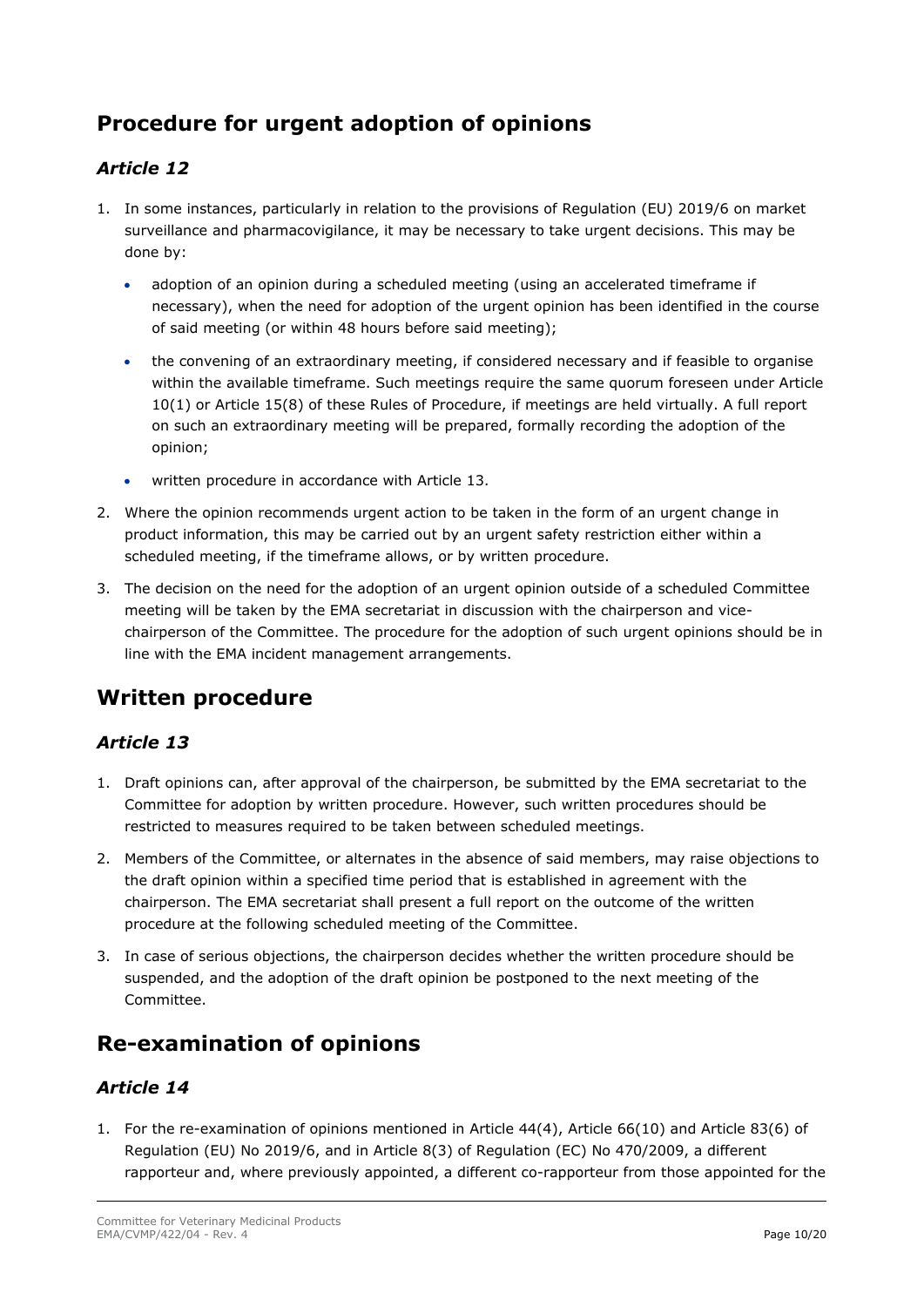opinion for which re-examination is requested, will be appointed by the Committee to assess the grounds for the re-examination of the opinion.

- 2. This re-examination shall be carried out by using best endeavours to ensure a new examination, independent from the initial opinion.
- 3. The re-examination may deal only with the points of the opinion initially identified by the applicant and is based only on the scientific data available when the Committee adopted the initial opinion. The applicant may request that the Committee consult a scientific advisory group/ad hoc expert group in connection with the re-examination. In this case, the Committee shall request the advice of additional available expertise.

### <span id="page-10-1"></span><span id="page-10-0"></span>**Organisation of meetings**

- 1. The Committee shall meet monthly at the Agency except for the month of August, during which no meeting is convened unless explicitly required. The Committee may hold in-person or virtual meetings. In the event of virtual meetings, members participate through a remote connection. The meetings shall be convened by Executive Director or her/his representative, after consultation with the chairperson.
- 2. The dates of meetings are decided on an annual basis in consultation with the Committee. In exceptional circumstances and on motivated grounds agreed with the chairperson an extraordinary meeting may be convened at short notice.
- 3. The meetings will be held and minuted in English.
- 4. Upon agreement with the chairperson and EMA Secretariat, the Committee may hold virtual meetings.
- 5. The draft agenda for every meeting shall be circulated together with the relating documents by the EMA secretariat in consultation with the chairperson at least 14 calendar days before the meeting. This draft agenda shall enable the Committee to perform its duties as defined in Article 141 of Regulation (EU) No 2019/6.
- 6. Agendas and minutes of the Committee's meetings shall be made publicly available at pre-defined time points, according to the Agency's policy on transparency.
- 7. When a member of the Committee is unable to participate in a meeting, part of a meeting, or a discussion topic due to conflict of interest, the member must inform the EMA secretariat in advance. Such declarations will be recorded in the minutes of the respective meeting.
- 8. In order to cope with emergency situations, possibly coupled with the activation of the Agency's Business Continuity Plan in compliance with the Agency internal guidelines, the following rules shall apply:
- 8.1. In case of in-person meetings, members who are prevented from participating in person, can participate through a remote connection. The quorum required for the adoption of scientific opinions, scientific advice or recommendations by the Committee shall be reached when an absolute majority of the Committee members is connected remotely (i.e. more than half of the total number of the Committee members eligible to vote), either directly (in person or remotely), represented by their alternate, or by having (temporarily) conferred their responsibilities to another member of the Committee (nominated proxy), or by having conferred their responsibilities to another Member State on the basis of Article 140(3) of Regulation (EU) 2019/6.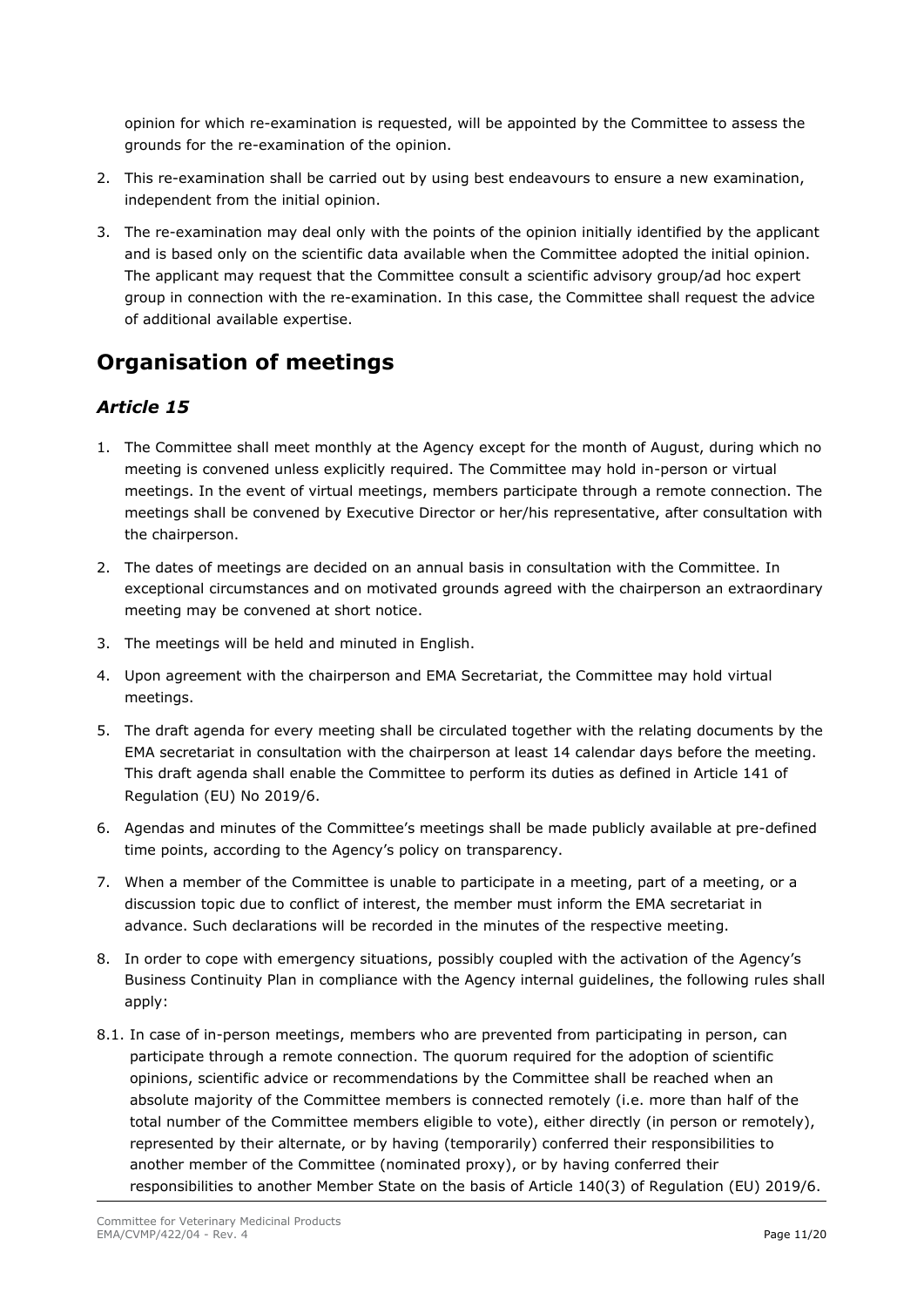The votes shall be positive or negative (unless the provision concerning the conflicts of interest is applied in line with the EMA policy 0044 on the handling of competing interests of scientific committees' members and experts). The members from the EEA-EFTA States may participate to the meeting either directly or by nominated proxy given to another EEA-EFTA member.

- 8.2. Whenever possible, scientific opinions, scientific advice or recommendations of the Committee shall be taken by consensus. If consensus cannot be reached, the scientific opinions, scientific advice or recommendations will be adopted if supported by an absolute majority of the Committee members (i.e. favourable votes by more than half of the total number of the Committee members eligible to vote). The members from the EEA-EFTA States may not vote but their positions (given either directly or by nominated proxy) shall be stated separately in the opinion, where relevant, in the minutes of the Committee and in case of divergent opinions appended to the Committee's opinion. Their position is not taken into consideration for the purpose of counting the votes for the adoption of the Committee's opinion.
- 8.3. Members connected remotely can cast their votes remotely. In case a Committee member or alternate temporarily faces difficulties to connect remotely, it is acceptable that her/his vote is cast via email, to be sent before the voting is closed. In this latter scenario, the email must clearly indicate the member who is casting the vote, the opinion, advice or recommendation on which the vote is being cast, as well as the vote cast (in favour or not in favour). For reasons of transparency, the vote cast by email shall be brought immediately to the attention of the chairperson and the other members or alternates of the Committee.

### <span id="page-11-1"></span><span id="page-11-0"></span>**Oral Explanations**

- 1. The Committee shall invite an applicant or marketing authorisation holder to provide oral explanations in person or remotely in connection with an evaluation procedure where requested by the applicant or marketing authorisation holder, unless urgent measures need to be adopted for reasons of public or animal health. The Committee may also invite on its own initiative an applicant or marketing authorisation holder to provide oral explanations in person or remotely. Oral explanations may also be provided by the applicant or marketing authorisation holder to working parties or scientific advisory groups/ad hoc expert groups when the Committee has delegated tasks associated with the scientific evaluation to a working party or a scientific advisory group/ad hoc expert group.
- 2. The Committee may also invite on its own initiative or may consider a request of any other relevant third party for an oral explanation in person or remotely in connection with an evaluation procedure. With the agreement of the Committee, oral explanations may also be provided by any other relevant third party in connection with an evaluation procedure to working parties or scientific advisory groups.
- 3. Oral explanations shall be indicated clearly in the draft agenda of the meeting.
- 4. The Committee, working party or scientific advisory group as appropriate shall not make any conclusions during these oral explanations in the presence of the company representatives or the third parties.
- 5. In all cases the applicant/marketing authorisation holder is informed, at an appropriate time, of the trend at CVMP level following the scientific discussion ahead of any formal vote to conclude the evaluation process.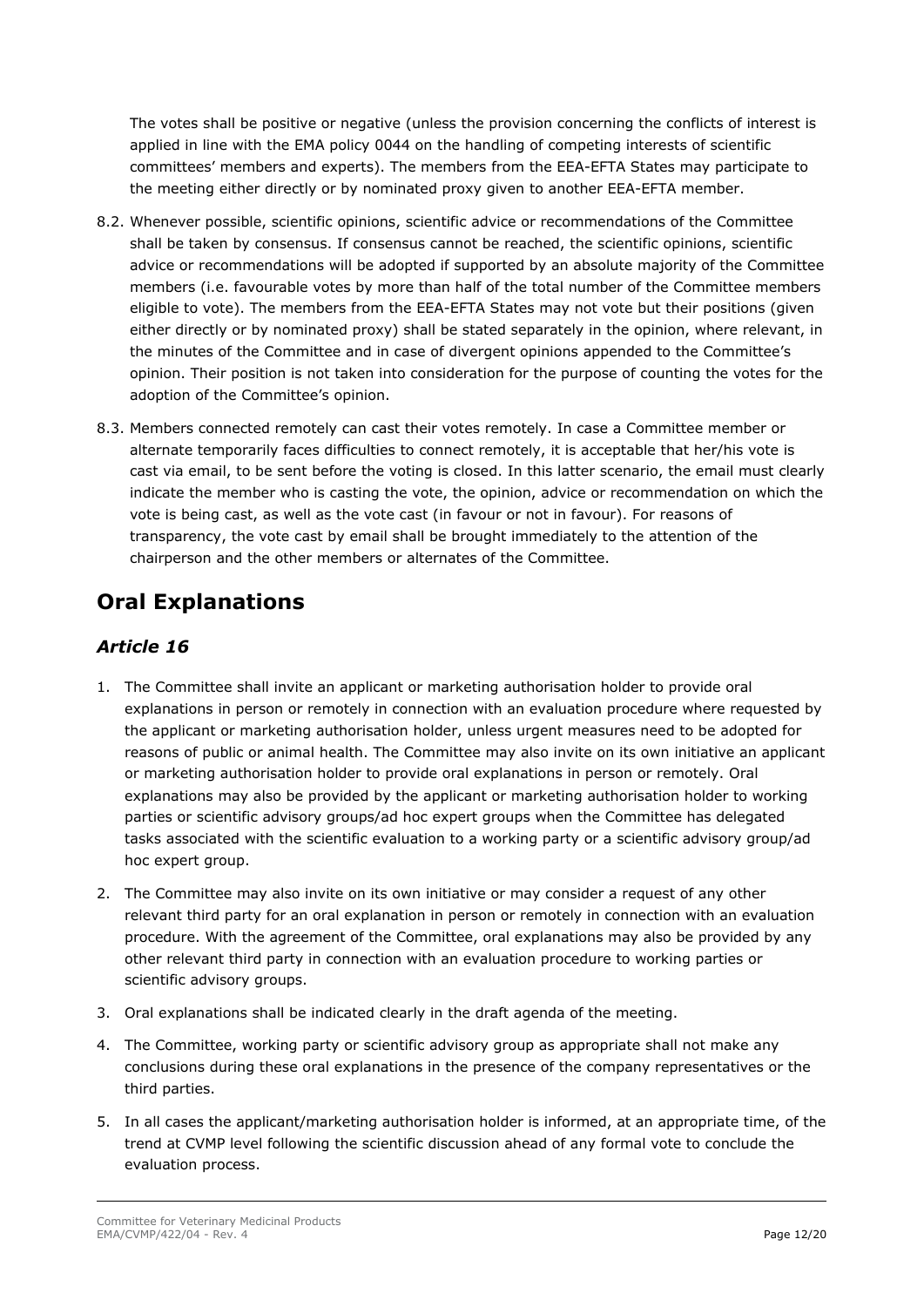## <span id="page-12-0"></span>**Coordination with national authorities**

### <span id="page-12-1"></span>*Article 17*

In addition to their task of providing objective scientific opinions to the Union and Member States on the questions which are referred to them, the members of the Committee shall ensure that there is appropriate coordination between the tasks of the Agency and the work of national competent authorities including the consultative bodies concerned with the marketing authorisation, and the Committee may consult national competent authorities and consultative bodies regarding specific scientific expertise.

### <span id="page-12-3"></span><span id="page-12-2"></span>**Working parties**

- 1. In addition to the Scientific Advice Working Party and the Pharmacovigilance Working Party the Committee may establish other standing working parties.
- 2. Temporary working parties may also be established when work of a temporary or ad hoc nature is required such as preparation of proposals on a specific scientific topic, preparation of responses to specific questions raised by the Committee, drafting of new guidelines or revision of existing ones in relation to specific scientific fields.
- 3. Working parties are composed of experts selected from the European experts list according to their specific expertise.
- 4. The document establishing the mandate and objectives of each working party shall include its composition and meeting frequency and in the case of temporary working parties, also the duration of their activity. The Committee shall review the mandate and objectives of each standing working party at least every three years. Those of the temporary working parties should be reviewed either at the end of the period for which they have been created or after three years, whichever comes first. Where amendments are introduced in the mandate, of any working party, the Committee shall consider if the composition of the working party should be re-visited in order to ensure that scientific experience is available to execute the respective mandate. The work programmes of each working party shall be reviewed at least annually and will be made publicly available.
- 5. Whenever considered appropriate the Committee shall consult its working parties on any scientific issue related to their specific fields of expertise. The Committee may also delegate certain tasks associated with the scientific evaluation of applications or drafting of guidelines to the relevant working parties. The tasks identified by the Committee should be included in the work programme of each working party to be adopted by the Committee.
- 6. The working parties may identify and propose topics for consideration by the working party. Any proposal for a guideline, providing adequate justification, shall be transmitted to the Committee for endorsement and shall be preceded by a concept paper to be endorsed by the Committee.
- 7. The recommendation from the working parties shall be transmitted to the Committee for adoption.
- 8. The chairperson of a working party shall be elected by the members of the Committee for a term of three years, which may be renewed once. A Committee member preferably, an alternate or a member of the working party may be elected by the Committee to fulfil this responsibility. The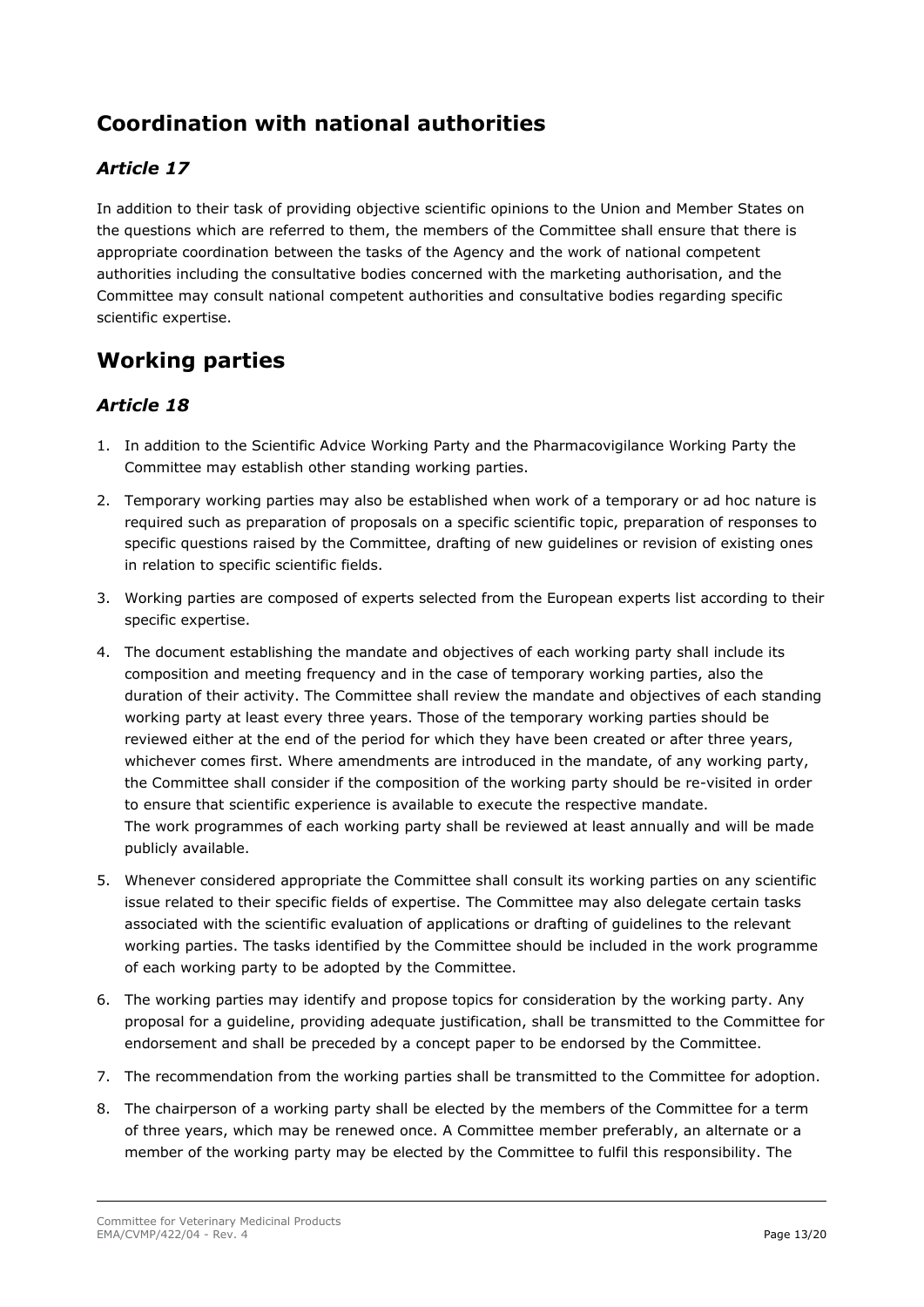chairperson will be invited to attend plenary Committee meetings to report on the activities on the working party and ensure liaison with the work of the Committee.

- 9. A vice-chairperson may be elected by the Committee if the working party considers it appropriate.
- 10. Nominations should be submitted in writing to the EMA secretariat no later than the start of the Committee meeting at which election of working party (vice-) chairpersons is to take place.
- 11. Candidates shall submit a brief résumé in support of their candidature at the time of the nomination.
- 12. The election of the chairperson and the vice-chairperson, where appropriate, shall follow the same procedure as that for the election of the chairperson of Committee as stated in Article 3, paragraphs 1 to 4, of these Rules of Procedure.
- 13. Agenda and minutes of the meetings of the working parties should be circulated to the Committee. Activity reports are presented by the chairperson or vice-chairperson of the working party or by the EMA secretariat at the following Committee meeting.
- 14. The Committee shall put in place measures to ensure that there is coordination of work and exchange of information between the standing and temporary working parties.

### <span id="page-13-1"></span><span id="page-13-0"></span>**Scientific advisory groups**

- 1. Scientific advisory groups may be established to provide advice to the Committee in connection with the evaluation of specific types of veterinary medicinal products.
- 2. The group shall consist of a core panel of members. The group may also include additional experts who may be called upon depending on the required expertise by the Committee or the core panel. The Committee shall appoint the members of the group on the basis of nominations from Committee members or the EMA from the European experts list.
- 3. The scientific advisory group shall appoint a chairperson for the group, who may either be a member of the group, a member of the Committee or an alternate, for endorsement by the Committee. A vice-chairperson may also be appointed if the group considers it appropriate.
- 4. The Committee shall establish the mandate and objectives of each scientific advisory group and the duration of their activity shall be determined and reviewed when appropriate by the Committee.
- 5. When considered appropriate the Committee may delegate certain tasks associated with drawing up scientific opinions regarding the evaluation of veterinary medicinal products to the appropriate scientific advisory group.
- 6. When a scientific advisory group is consulted to provide advice to the Committee in relation to the evaluation of a specific product, the opinion of the group further to the consideration of the draft assessment report(s) prepared by the rapporteur and co-rapporteur, where appropriate shall be forwarded to the chairperson of the Committee according the timetable established in order to ensure that the legal deadlines for evaluation of applications are met.
- 7. Agenda and minutes of the meetings of the scientific advisory groups shall be circulated to the Committee. Activity reports are presented by the chairperson or vice-chairperson of the scientific advisory groups or by the EMA secretariat at a subsequent Committee meeting.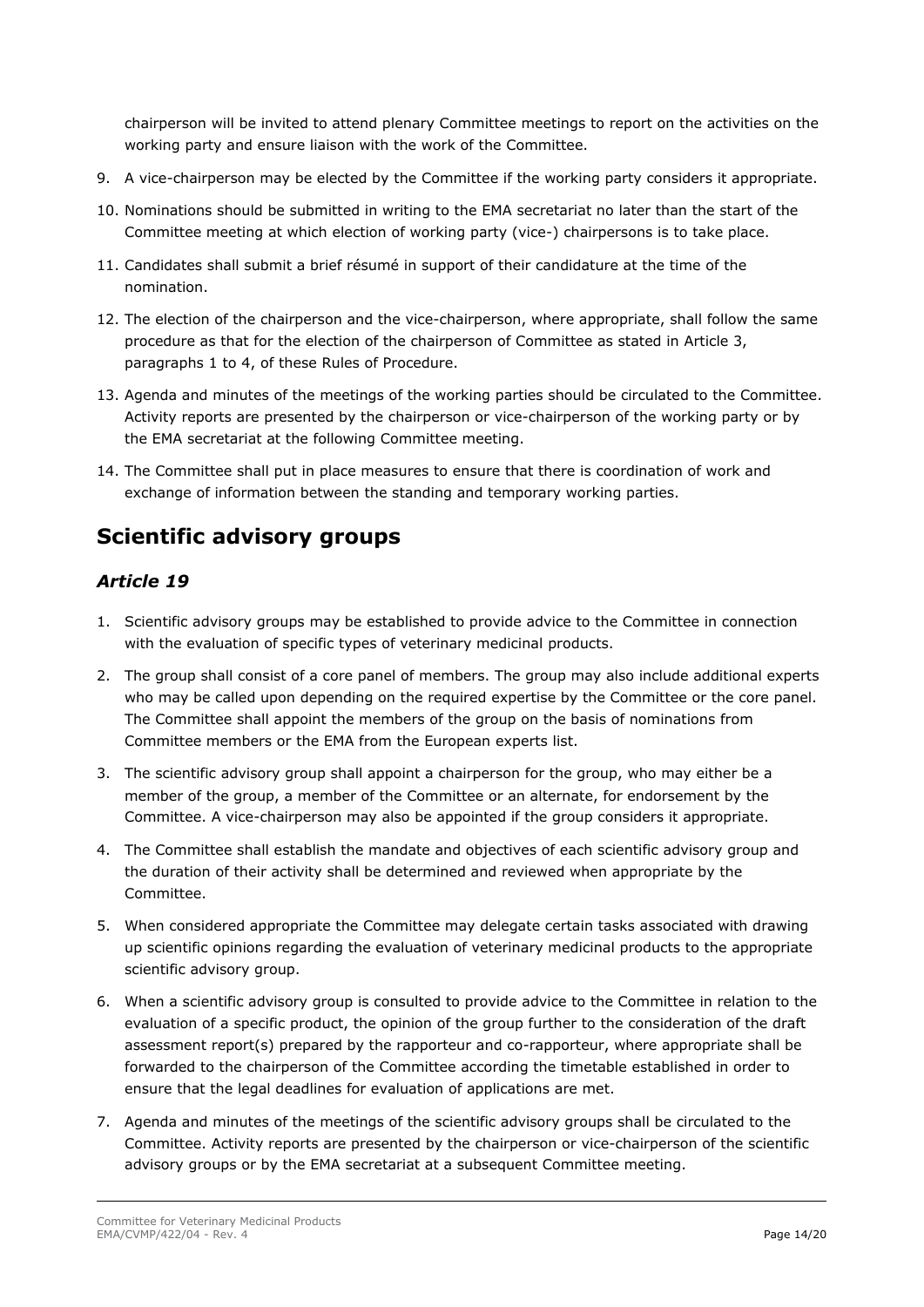## <span id="page-14-0"></span>**Drafting groups**

### <span id="page-14-1"></span>*Article 20*

When further consideration is required in order to prepare proposals on specific topics the Committee or the working parties may convene drafting groups constituted by members or alternates of the Committee, members of the working parties or experts involved in the assessment of an application, as appropriate.

### <span id="page-14-2"></span>**Participation of experts in meetings**

#### <span id="page-14-3"></span>*Article 21*

- 1. When necessary, the Committee, its working parties and scientific advisory groups may avail themselves of the services of experts in specific scientific or technical fields. Such experts shall have proven experience in the assessment of (veterinary) medicinal products or in their field of expertise and be included in the European experts list.
- 2. Specialised experts included in the European experts list may be invited to support the Committee in queries, opinions or advices regarding quality, safety or efficacy issues for centrally authorised veterinary medicinal products further to a proposal from the rapporteur, co-rapporteur(s), any member of the Committee or the Agency and with the agreement of the Committee in accordance with the procedure established by the Committee.
- 3. In addition, members of the Committee may be accompanied by the experts mentioned in paragraph 1 (at their own expense). The names of these experts shall be notified to the EMA secretariat before the meeting which they are due to attend.

### <span id="page-14-5"></span><span id="page-14-4"></span>**Guarantees of independence**

- 1. The names of the members and alternates of the Committee shall be made public. When each appointment is published, the professional qualifications of each member and alternate shall be specified.
- 2. The members of the Committee and alternates, members of working parties, scientific advisory groups and experts mentioned in various articles of the present Rules of Procedure, shall not have any direct interests in the pharmaceutical industry, which could affect their impartiality. They shall undertake to act in the public interest and in an independent manner and shall make an annual declaration of their financial or other interests in the pharmaceutical industry and update such declaration when changes in interests arise. The Declarations of Interest of the members and alternates of the Committee shall be made available on the Agency's website.
- 3. Members of the Committee and alternates, members of working parties and scientific advisory groups (and experts attending these meetings) shall declare at the beginning of each meeting any specific interests, which could be considered to be prejudicial to their independence with respect to the points of the agenda. These declarations shall be recorded in the minutes of the meeting.
- 4. The specific provisions for handling declaration of interests and confidentiality undertakings as defined in the EMA policy on the handling of competing interests of scientific committees' members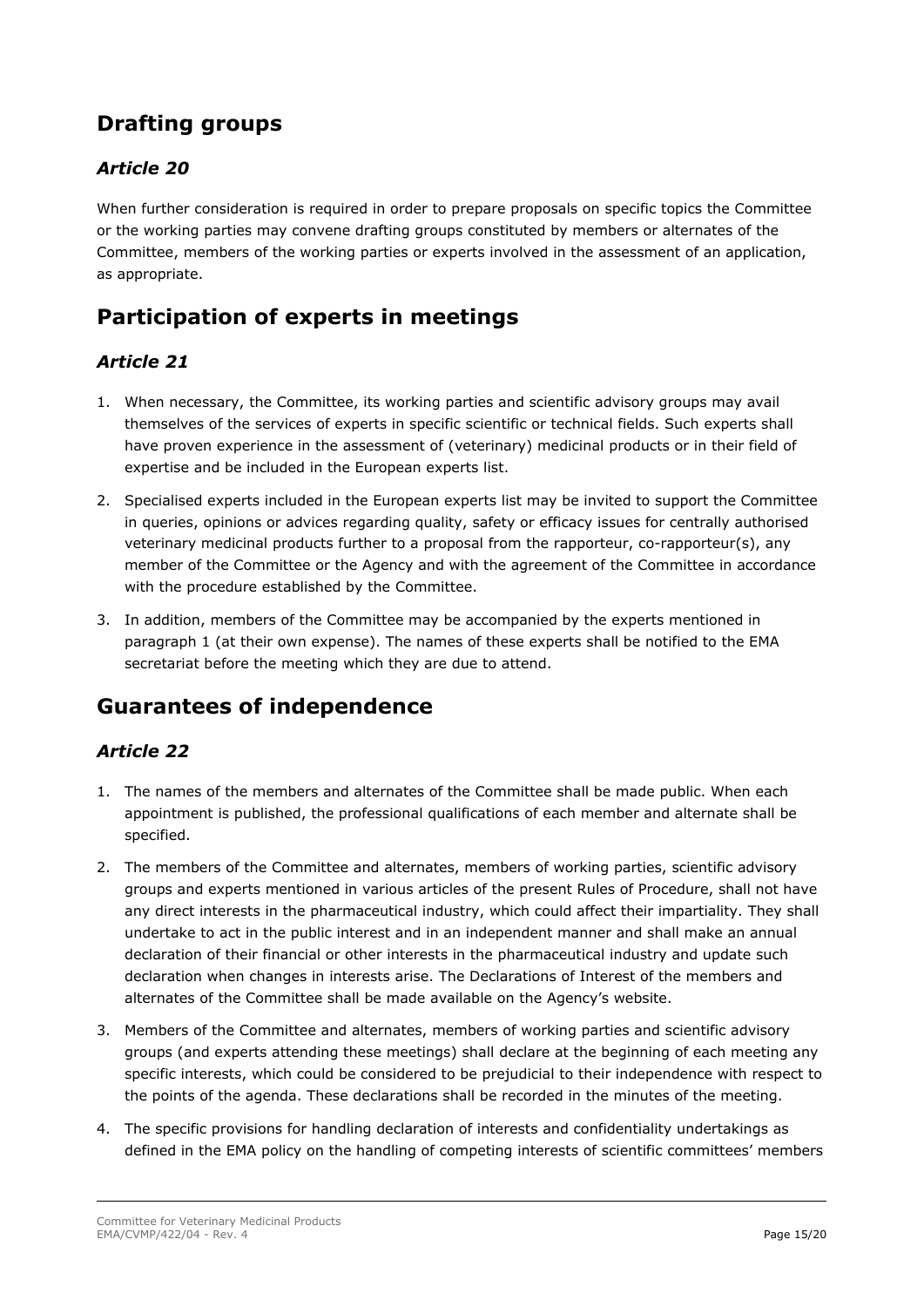and experts, are applicable to members of the Committee, working parties, scientific advisory groups and experts participating in the scientific activities of the Agency.

- 5. Any incomplete and/or incorrect declarations of interests will be handled according to the Agency's breach of trust procedure on declarations of interests for scientific committees' members and experts.
- 6. The members of the Committee, and experts, in line with the direction given to Member States by Article 140(9) of Regulation (EU) 2019/6, shall not accept any instructions from the Member States that is incompatible with their own individual tasks, or with the tasks and responsibilities of the Agency. Each national competent authority shall monitor the level and independence of the evaluation carried out and facilitate the activities of nominated members, alternates and experts.

### <span id="page-15-0"></span>**Code of conduct**

### <span id="page-15-1"></span>*Article 23*

Members of the Committee, working parties, scientific advisory groups and experts participating in the EMA's activities shall abide by the principles set out in the EMA Code of Conduct.

## <span id="page-15-2"></span>**Call for expression of interest**

#### <span id="page-15-3"></span>*Article 24*

The performance of scientific services for which there are several potential providers may result in a call for an expression of interest, if the scientific and technical context allows, and if it is compatible with the tasks of the Agency, in particular the need to provide a high level of public and animal health protection.

### <span id="page-15-5"></span><span id="page-15-4"></span>**EMA secretariat**

- 1. Under the authority of the Executive Director, the EMA secretariat shall provide technical, scientific and administrative support to the Committee, its working parties and scientific advisory groups with a view to the performance of its duties as defined in Article 57 of Regulation (EC) No 726/2004 as amended and in Article 139(7) of Regulation (EU) 2019/6. This includes, but is not limited to, the following:
	- Provide technical and scientific support to rapporteurs, and other members of the Committee, working parties and scientific advisory groups;
	- Provide legal and regulatory support to the Committee, working parties and scientific advisory groups;
	- Prepare the Committee's assessment reports on the basis of rapporteur's and co-rapporteurs assessment reports or critique, as appropriate;
	- Prepare and communicate relevant public information related to the activities of the Committee such as news highlights, public statements, questions and answers documents and opinions after consultation of the Committee, where appropriate;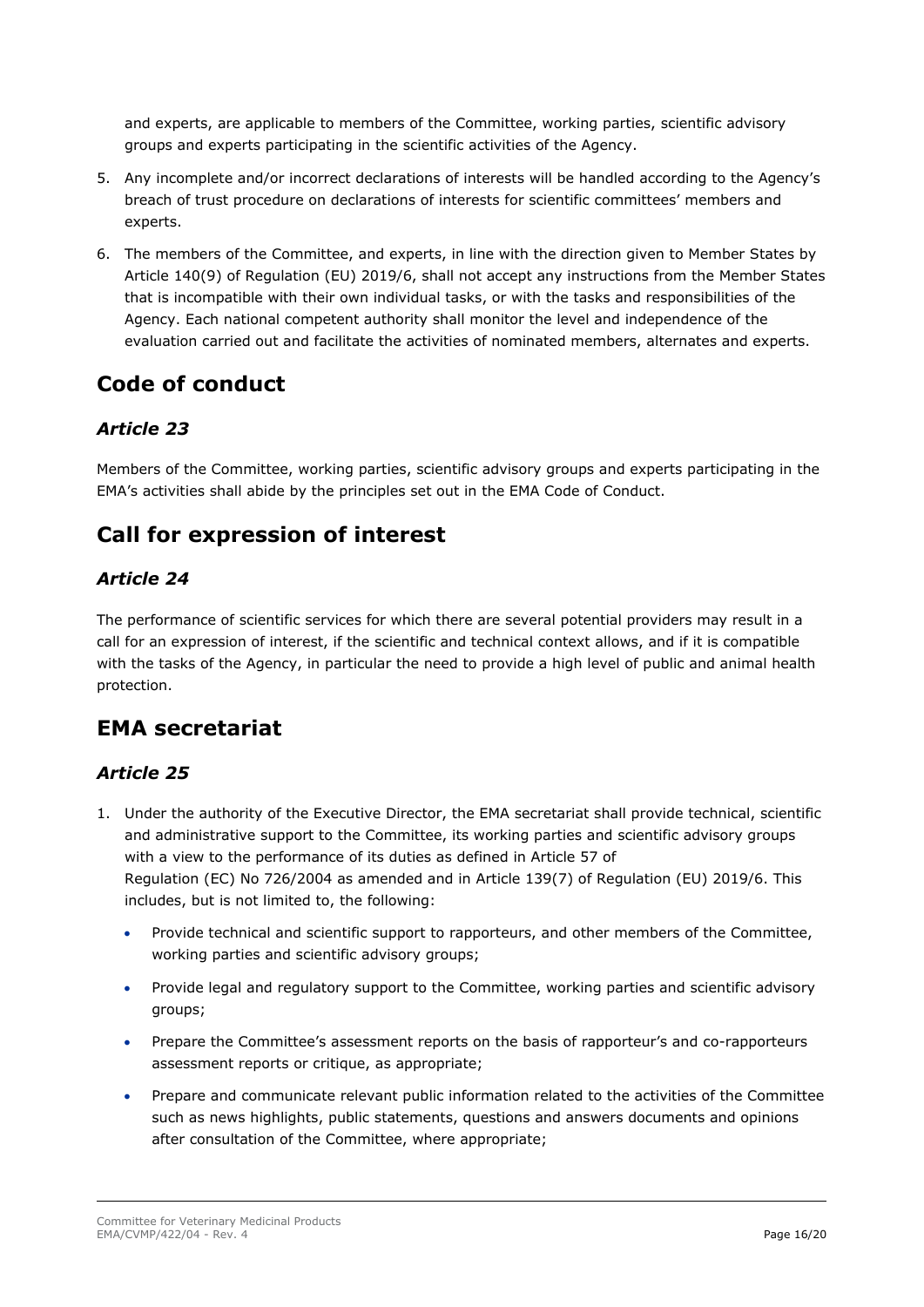- Prepare and coordinate the work of the Committee, its working parties, scientific advisory groups and ad hoc expert groups in consultation with their chairpersons;
- Ensure that the periods laid down by Union legislation for the adoption of the opinions are complied with;
- Organise meetings of the Committee, working parties and scientific advisory groups ensuring timely circulation of meeting documents;
- Carry out the administrative validation of the applications submitted to the Agency;
- Facilitate the necessary contacts between the Committee, the rapporteur and co-rapporteur, where appropriate, and the applicant or person responsible for the placing on the market of the product;
- Ensure adequate coordination of the work carried out within this Committee, its working parties and scientific advisory groups and between them;
- Ensure scientific and regulatory consistency and quality of the opinions and advices of the Committee in co-operation with the chairperson or vice-chairperson, as appropriate;
- Ensure appropriate coordination between the Committee and other committees of the Agency referred to in Article 56 of Regulation (EC) No 726/2004 and the coordination group for mutual recognition and decentralised procedures for veterinary medicinal products;
- Prepare the minutes of the meetings of the Committee, its working parties and, scientific advisory groups in consultation with the chairpersons;
- Communicate to applicants the relevant opinions and advices of the Committee;
- Communicate to interested parties relevant advices of the Committee;
- Communicate the views of the Committee in international fora;
- Contribute to the joint reporting with the European Food Safety Authority and European Centre for Disease Prevention and Control on the sales and use of antimicrobials in human and veterinary medicine as well as on the situation as regards antimicrobial resistance in the Union based on contributions received by Member States, taking into account the reporting requirements and periodicity in Article 57 of Regulation (EC) No 726/2004 as amended.
- 2. The Executive Director of the Agency or her/his representative, members of the EMA secretariat and representatives of the Commission, may attend all meetings of the Committee, its working parties and scientific advisory groups.

### <span id="page-16-1"></span><span id="page-16-0"></span>**Contacts with interested parties**

- 1. The Committee and its working parties and scientific advisory groups will establish contacts, on an advisory basis, with parties concerned with the use of veterinary medicinal products, in particular animal owner organisations and veterinarians or other healthcare professionals' associations. The Committee may agree to invite representatives of such interested parties to address a plenary meeting.
- 2. Concept papers and draft guidelines will be subject to public consultation of all interested parties (for example: industry, health care professionals, animal owners or other).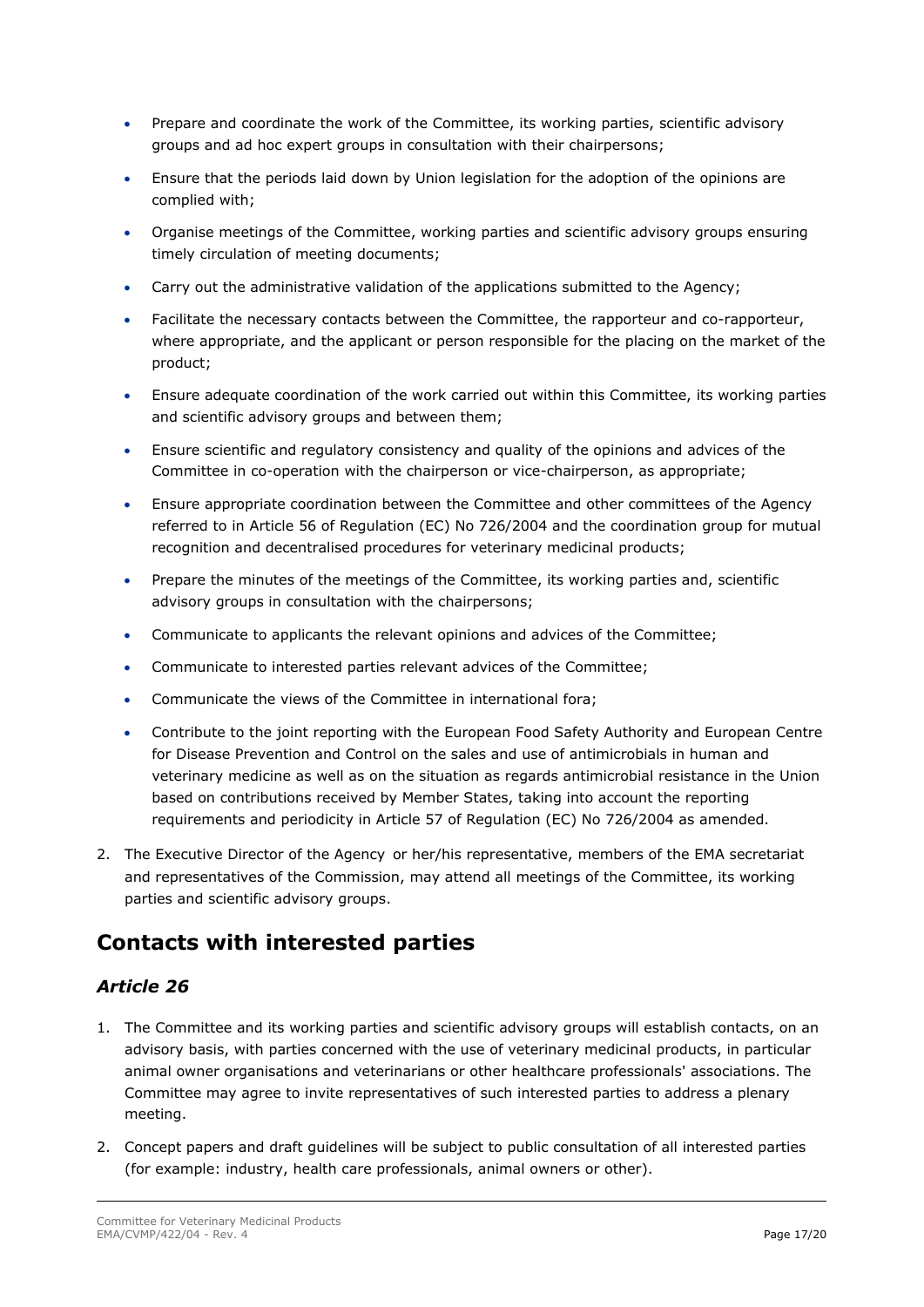- 3. When considered appropriate by the Committee, oral explanations by interested parties can be made during working party or scientific advisory group meetings in earlier stages of development of guidelines. The working parties may also meet with interested parties to discuss general matters or specific scientific issues with the agreement of the Committee and under specific conditions to be agreed by the Committee.
- 4. In any case, the Committee, working parties or scientific advisory groups shall neither conduct any deliberations nor reach any formal decisions in the presence of members of interested parties.
- 5. Before any consultation session, interested party representatives and Committee members will communicate to the EMA secretariat the points they would like to be discussed, so that an agenda of the session can be prepared for agreement by the Committee's chairperson and circulation by the EMA secretariat.

### <span id="page-17-0"></span>**Observers**

### <span id="page-17-1"></span>*Article 27*

- 1. At the initiative of the European Commission and in agreement with the Management Board, the Committee may admit representatives of international organisations with interests in the harmonisation of technical requirements applicable to veterinary medicinal products to participate as observers at the Committee and working parties' meetings or meetings arranged for this purpose to discuss topics of common interest. The conditions for participation shall be determined in advance by the European Commission.
- 2. At the initiative of the Management Board, in agreement with the European Commission, the Committee may admit representatives of the industry, animal owners, veterinarians or other healthcare professionals to participate as observers in certain aspects of the Committee's and working parties' work. The conditions for participation shall be determined in advance by the Management Board, in agreement with the Commission.
- 3. For the purposes of regulatory cooperation, and particularly within the framework of mutual recognition agreements, visiting experts or other representatives from non-EEA regulatory authorities may also participate as observers to the Committee and its working parties. Participation shall be agreed with the respective chairperson in advance of the meeting.
- 4. The observers shall be bound by the rules of confidentiality.

### <span id="page-17-2"></span>**General Provisions**

### <span id="page-17-3"></span>*Article 28*

For tasks incumbent on the Agency, other than those of evaluation, the Committee may propose that the Agency has recourse to rapporteurs within the meaning of Article 7 paragraph 1 or to experts within the meaning of Article 21.

### <span id="page-17-4"></span>*Article 29*

The Committee may if, they consider it appropriate, seek guidance on important questions of a general scientific or ethical nature.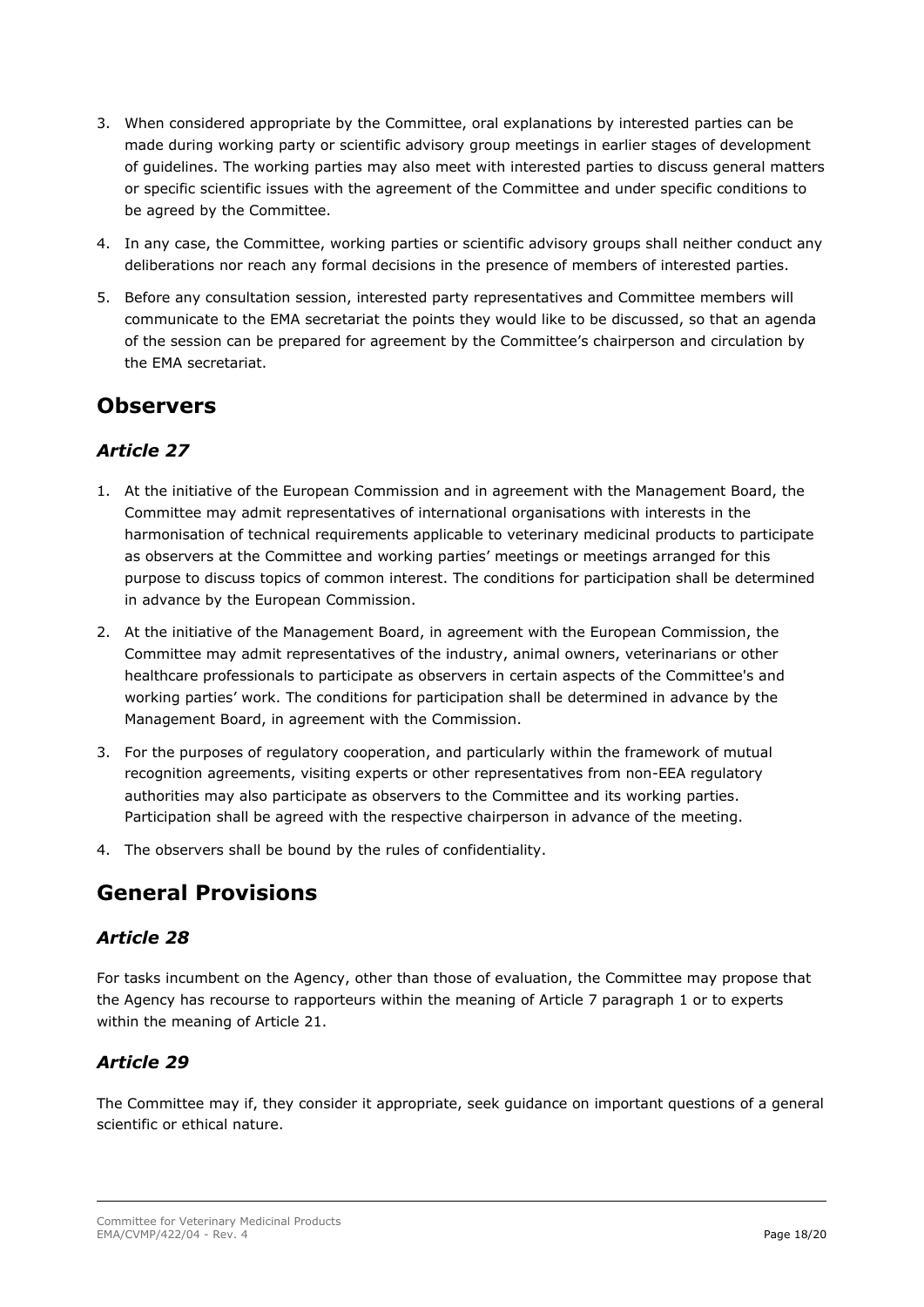### <span id="page-18-0"></span>*Article 30*

- 1. The Members of the Committee, working parties and scientific advisory groups as well as observers and all experts shall be bound, even after the cessation of their duties, not to disclose any information, which, by its nature, must be covered by professional secrecy.
- 2. When participating in European, international or other fora on behalf of the Committee, members shall ensure that the views expressed are those of the Committee. They shall follow the EMA policy on scientific publication and representation of EMA scientific committees and their members.
- 3. When participating in European, international or other fora not specifically on behalf of the Committee, members shall make clear that the views expressed are their own views and not those of the Committee.

#### <span id="page-18-1"></span>*Article 31*

The decision to adopt or to amend these rules of procedure shall be taken by an absolute majority of the Members of the Committee (i.e. favourable votes by more than half of the total number of Committee members eligible to vote).

#### <span id="page-18-2"></span>*Article 32*

The rules of procedure or any amendment to them shall enter into force after receiving a favourable opinion from the Commission and the EMA Management Board and will be made publicly available.